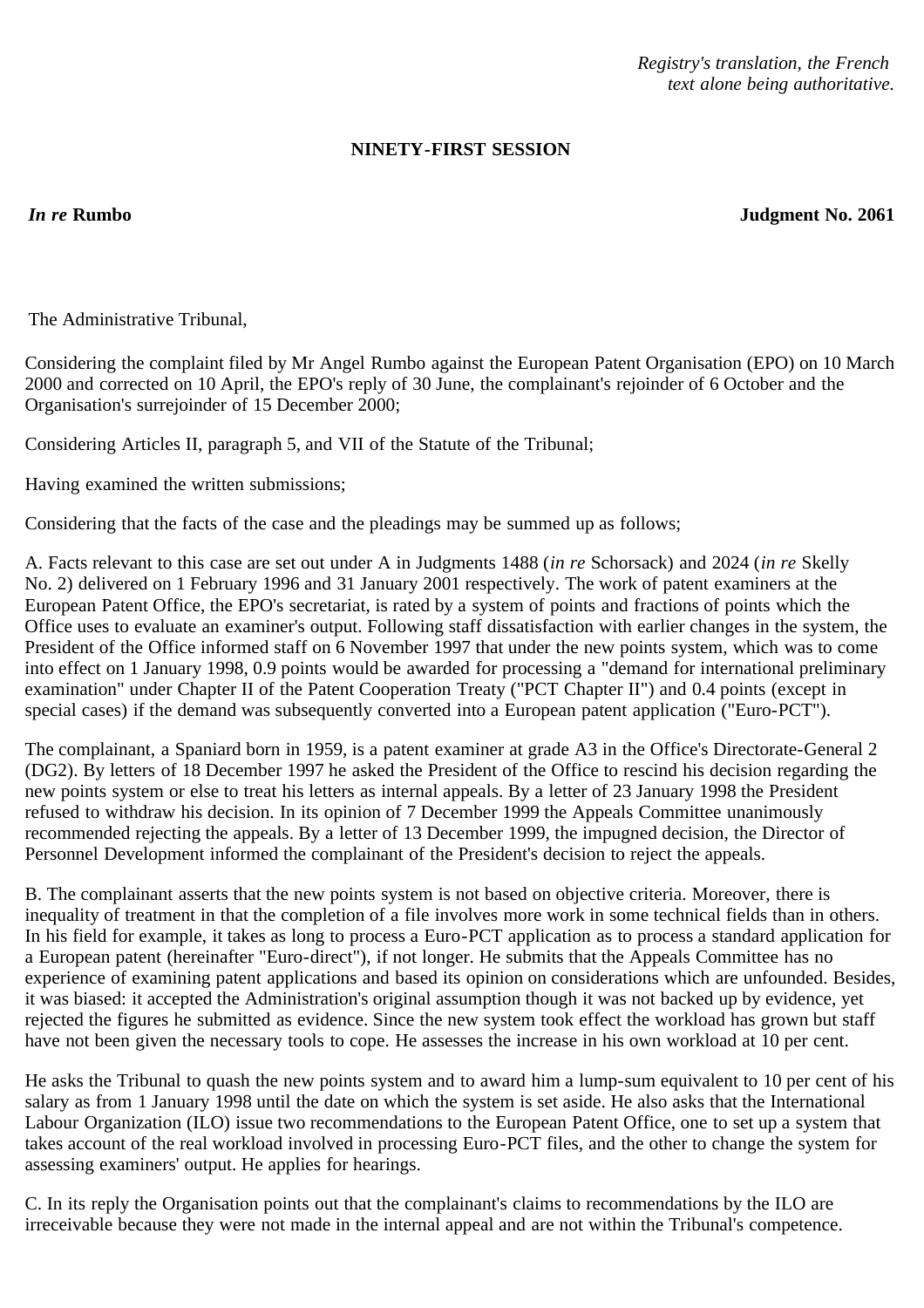Moreover, he has extended the claims made in his internal appeals: he is asking the Tribunal to quash the new system in its entirety whereas in his internal appeals he challenged only the allocation of points for Euro-PCT applications.

The EPO observes that when the General Advisory Committee, on which the staff is represented, was consulted, no one questioned the Office's assumption that Euro-PCT applications require less work than Euro-direct applications. The Appeals Committee confirmed that the assessment of examiners' work falls within the discretionary authority of the Office management. Moreover, its members are perfectly capable of understanding and assessing the complainant's arguments and figures. The mere fact that they based their opinion on information supplied by the Office is no evidence of bias. The EPO sees no breach of equal treatment in the fact that the new system affects examiners differently, depending on their technical fields. It asserts that examiners do have all the tools they need for their work. If any of them are at a disadvantage, this can always be reflected in their performance reports. The system is thus flexible and at the same time reliable. In the EPO's view, hearings would be superfluous because the complainant had ample opportunity to defend himself in the internal procedure.

D. In his rejoinder the complainant maintains his plea that the Organisation's original assumption was wrong, particularly as regards his own technical field. In support he submits figures to show that the amount of work required to process a Euro-PCT application is in no way determined by the work done in the PCT Chapter II phase, because changes introduced between the two phases make the file substantially different. While not doubting the competence of the members of the Appeals Committee, he maintains that they were biased. In his submission, if unequal treatment is to be avoided, the amount of work examiners in different technical fields have to complete in order to obtain the same number of points should vary only within reasonable limits. The overtime he has to do in order to complete his work is not paid, and contrary to the EPO's assertion, it is impossible for performance reports to take account of disadvantages because ratings are subject to strict numerical rules.

E. In its surrejoinder the defendant argues that the figures supplied by the complainant are not representative and that a general system for measuring productivity must be based on information pertaining to the whole of DG2. It maintains that, though there may be differences between the PCT Chapter II and Euro-PCT procedures, the "patentability criteria" used in the former play a decisive role in the latter. The Administration's conclusion that on average it took less time to process a Euro-PCT application than a Euro-direct application is therefore quite legitimate. Lastly, it denies that ratings obey strict mathematical rules: it is possible to take individual circumstances into consideration.

## CONSIDERATIONS

1. The complainant serves the EPO as a patent examiner at Directorate-General 2. He filed internal appeals challenging a decision communicated by the President in a note of 6 November 1997, to take effect from 1 January 1998, to change the system of points allocated to the various tasks to be completed in processing European patent applications.

2. On 7 December 1999 the Appeals Committee recommended rejecting his appeals. It found that the Administration had acted within its discretion in deciding, after consulting the General Advisory Committee, that the number of points awarded would be 0.9 for processing PCT Chapter II applications, 0.4 for Euro-PCT applications and 1.0 for "special cases". It also found the Administration's calculations "to be an indication" that on the whole Euro-PCT applications require less work than Euro-direct applications; and that the complainant's calculations, which were different, failed to disprove the Administration's assessment. It accordingly concluded that he had no grounds for alleging breach of equal treatment or that the Organisation had not provided him with the necessary tools to cope with the larger workload generated by the new weighting system.

3. The President endorsed that opinion and rejected the complainant's appeals. The complainant was so informed by a decision of 13 December 1999, which he is now challenging before the Tribunal. He seeks the quashing of the new points system, payment of a lump-sum equal to 10 per cent of his salary since 1 January 1998, two recommendations from the ILO to put in place a system that takes account of the amount of work actually performed in processing Euro-PCT files and to change the system for assessing the output of EPO examiners. He has also applied for hearings "to clarify in person the information already submitted".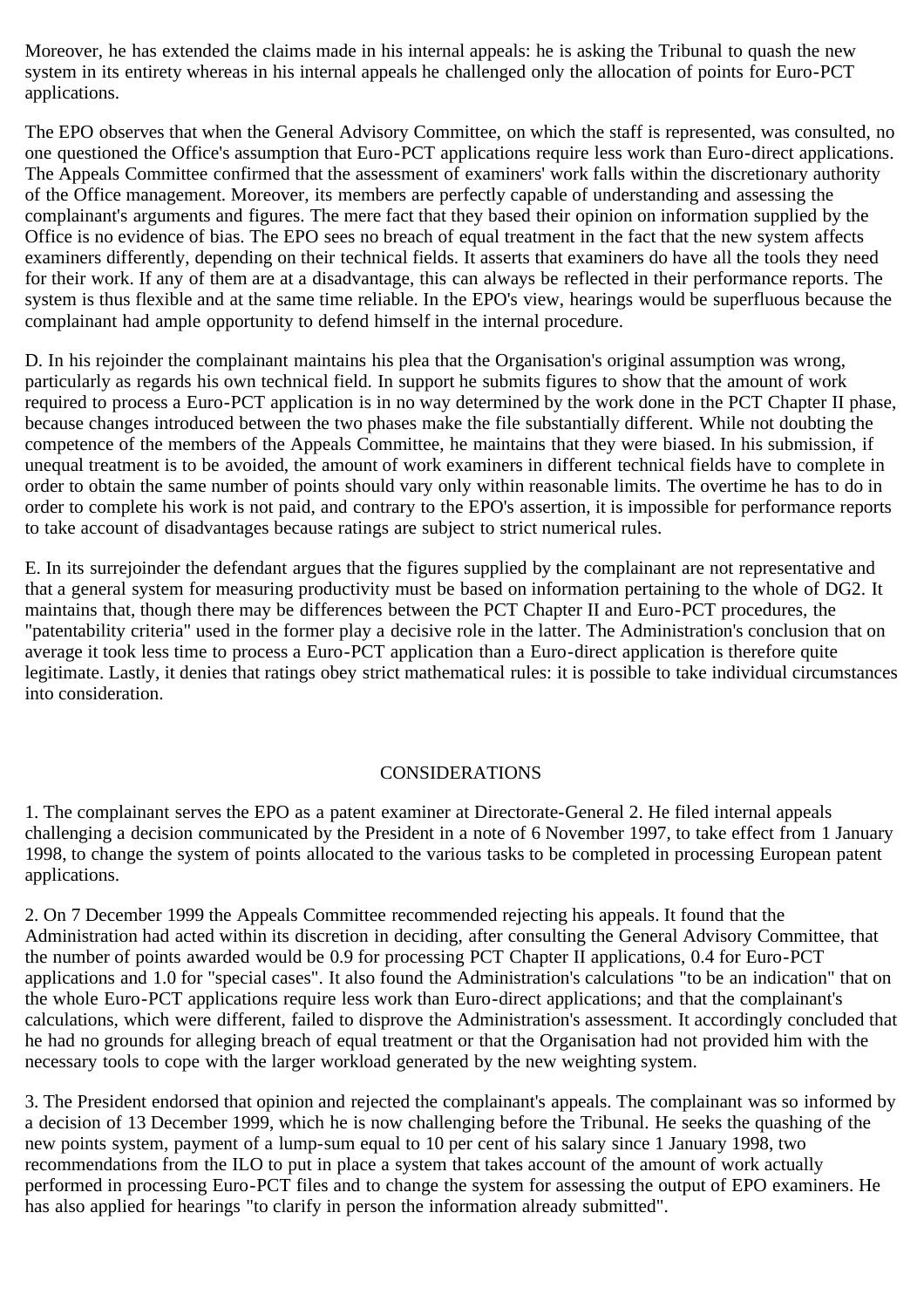4. The evidence already filed by the parties suffices for a ruling and there is no need to allow the complainant's application for hearings.

5. As to his claims to recommendations by the ILO, the Tribunal observes that it is competent under Article II(5) of its Statute to hear "complaints alleging non-observance, in substance or in form, of the terms of appointment of officials and of provisions of the Staff Regulations of ... organization[s]" that recognise its jurisdiction, and that it does not have the authority to issue recommendations about an organisation's general policy.

6. This dispute is mainly about the lawfulness of the points system that has been in force at the EPO since 1 January 1998 for the purpose of assessing the productivity of patent examiners.

One of the tasks of the European Patent Office is to process international applications for patents under the Patent Cooperation Treaty and to conduct an international preliminary examination pursuant to Chapter II of the Treaty (PCT Chapter II). If, after the preliminary examination, the applicant decides to pursue the application, the latter can be converted to an application for a European patent (Euro-PCT) which will be examined by the EPO. Under the old assessment system, examiners were awarded one point for processing a standard application for a European patent (Euro-direct); one point for processing an international application involving an international preliminary examination (PCT Chapter II); and one point when the latter was converted into an application for a European patent (Euro-PCT), even if the same examiner had carried out the international preliminary examination. That system having been found unfair, the Organisation tried to change it, first by a note of 26 January 1993 which the Tribunal quashed on grounds of a formal flaw (see Judgment 1488, *in re* Schorsack), and then by a decision of 23 May 1996, which was revoked (see Judgment 2024 *in re* Skelly No. 2). The Organisation then issued the note of 6 November 1997, which is challenged in this complaint on the grounds that it is unlawful.

7. The gist of the complainant's arguments is:

(a) That to process a Euro-PCT application involves as much if not more work than processing a Euro-direct application.

(b) The new points system increased "the pressure of work" because examiners were not provided with adequate tools. Consequently, the only way to obtain the same number of points as formerly was to do overtime equivalent to 10 per cent of the weekly workload of forty hours.

In support of his arguments the complainant submits statistical information on his work from 1993 to 1998, on the basis of which he concludes that:

- "The amount of work devoted to the Euro-PCT processing increased by 8% due to a reduction in the number of direct patent grants of up to 14% in the Euro-Direct phase and to 6% in the Euro-PCT phase."

- "The amount of work involved in the Euro-PCT phase is:

1.) Totally independent of the amount of work done in the PCT Chapter II phase, and

2.) Equal to or higher than the amount involved in the Euro-Direct phase."

- "... approximately 16.5% more work is needed to process a Euro-PCT file than to process a standard Euro-Direct case."

- "The changes introduced in the Euro-PCT phase mean that processing a Euro-PCT case involves more work than processing a standard Euro-Direct case because a Euro-PCT file is quite different from the original file submitted at the PCT Chapter II phase."

The complainant concedes that in Euro-PCT cases much of the file has already undergone thorough study at the preliminary examination for the PCT Chapter II application. But, he says, the Administration seems unaware that an application contains dozens of specific technical characteristics; so there is nothing to prevent an applicant, at the Euro-PCT phase, from either altering the invention he claimed under the PCT Chapter II application, by introducing new technical characteristics in framing the claims, or from submitting an altogether new invention. There is no knowing from the examination done at the PCT Chapter II phase what invention will be claimed at the Euro-PCT phase. Consequently, he says, when the technical characteristics are not the ones submitted at the PCT